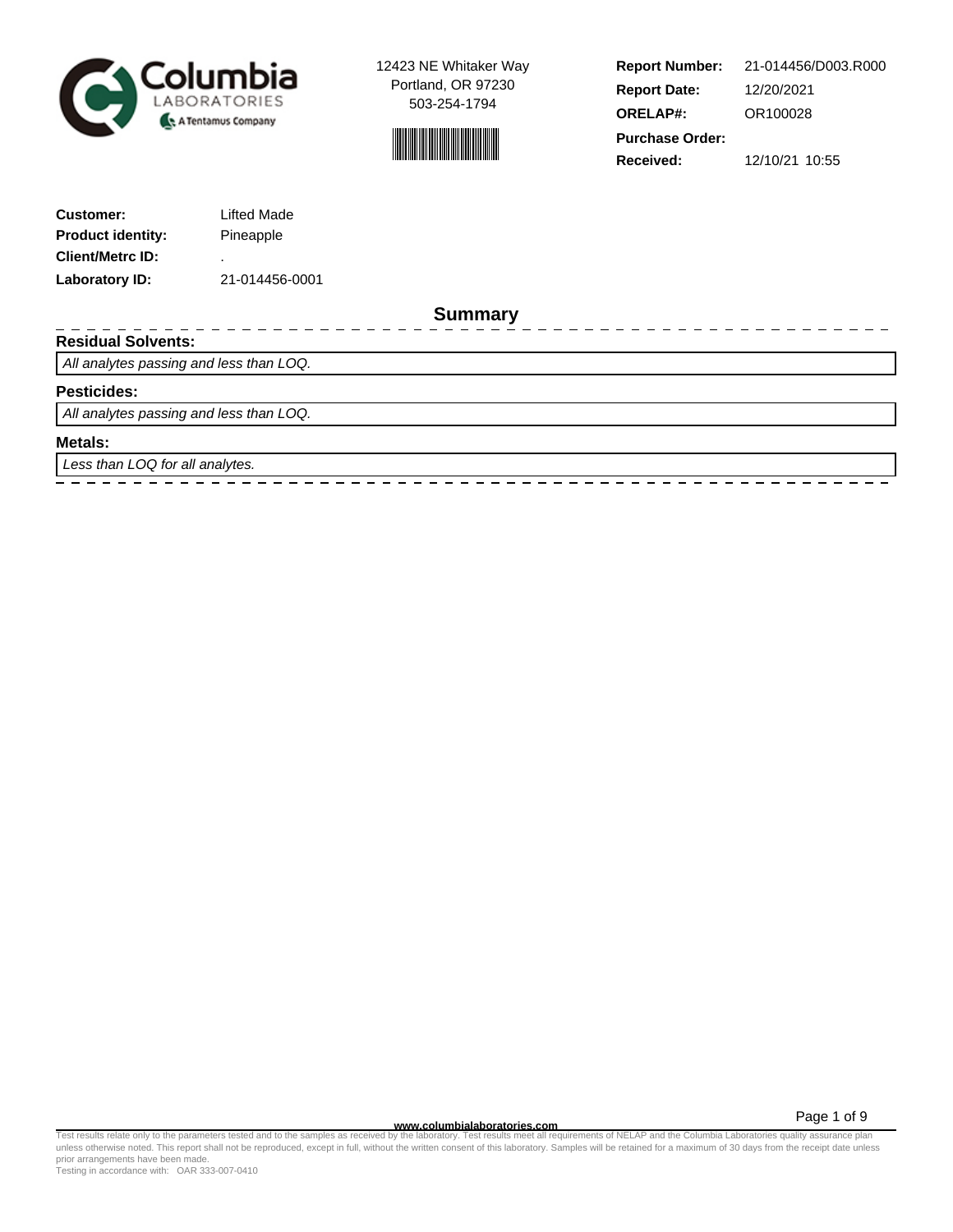



| <b>Report Number:</b>  | 21-014456/D003.R000 |
|------------------------|---------------------|
| <b>Report Date:</b>    | 12/20/2021          |
| <b>ORELAP#:</b>        | OR100028            |
| <b>Purchase Order:</b> |                     |
| Received:              | 12/10/21 10:55      |

| Customer:                   | Lifted Made<br>43360 N US HWY 41 Unit H<br>Zion Illinois 60099<br>United States of America (USA) |
|-----------------------------|--------------------------------------------------------------------------------------------------|
| <b>Product identity:</b>    | Pineapple                                                                                        |
| <b>Client/Metrc ID:</b>     |                                                                                                  |
| <b>Sample Date:</b>         |                                                                                                  |
| Laboratory ID:              | 21-014456-0001                                                                                   |
| <b>Evidence of Cooling:</b> | No                                                                                               |
| Temp:                       | 18 °C                                                                                            |
| <b>Relinquished by:</b>     | Fedex                                                                                            |

# **Sample Results**

| Solvents                        |         |      | <b>Method Residual Solvents by GC/MS</b> | <b>Batch 2111159</b><br><b>Units</b> $\mu q/q$ |         |      | <b>Analyze 12/16/21 08:10 AM</b> |
|---------------------------------|---------|------|------------------------------------------|------------------------------------------------|---------|------|----------------------------------|
| Analyte                         | Result  |      | <b>Limits LOQ Status Notes</b>           | Analyte                                        | Result  |      | <b>Limits LOQ Status Notes</b>   |
| 1,2-Dichloroethane <sup>t</sup> | $<$ LOQ |      | 1.00                                     | 2-Propanol (IPA)                               | $<$ LOQ | 5000 | 200                              |
| Acetone                         | $<$ LOQ | 5000 | 200                                      | Acetonitrile                                   | $<$ LOQ | 410  | 100                              |
| Benzene                         | $<$ LOQ | 1.00 | 1.00                                     | Chloroform <sup>+</sup>                        | $<$ LOQ | 1.00 | 1.00                             |
| Ethyl acetate                   | $<$ LOQ | 5000 | 200                                      | Ethyl ether                                    | $<$ LOQ | 5000 | 200                              |
| Ethylene oxide                  | $<$ LOQ | 1.00 | 1.00                                     | m,p-Xylene                                     | $<$ LOQ |      | 200                              |
| Methanol                        | $<$ LOQ | 3000 | 200                                      | Methylene chloride                             | $<$ LOQ | 1.00 | 1.00                             |
| n-Butane                        | $<$ LOQ | 5000 | 200                                      | n-Heptane                                      | $<$ LOQ | 5000 | 200                              |
| n-Hexane                        | $<$ LOQ | 290  | 30.0                                     | n-Pentane                                      | $<$ LOQ | 5000 | 200                              |
| o-Xylene                        | $<$ LOQ |      | 200                                      | Propane                                        | $<$ LOQ | 5000 | 200                              |
| Toluene                         | $<$ LOQ | 890  | 100                                      | <b>Total Xylenes</b>                           | $<$ LOQ | 2170 | 400                              |
| Trichloroethylene <sup>†</sup>  | $<$ LOQ | 1.00 | 1.00                                     |                                                |         |      |                                  |

**WWW.columbialaboratories.com**<br>unless otherwise noted. This report shall not be reproduced, except in full, without the written consent of this laboratory. Test results meet all requirements of NELAP and the Columbia Labor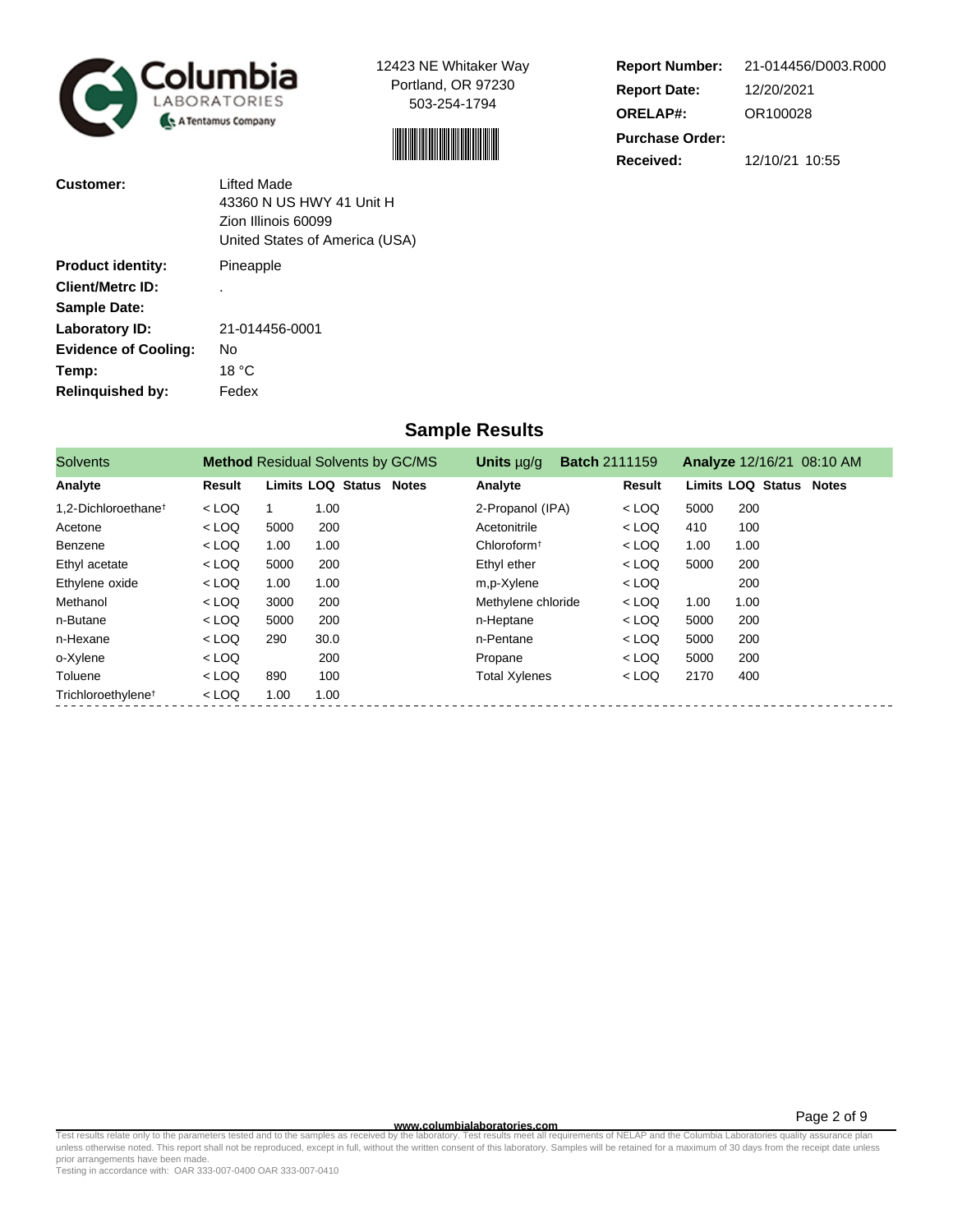



**Report Number: Report Date: ORELAP#:** 12/20/2021 OR100028 **Received:** 12/10/21 10:55 **Purchase Order:** 21-014456/D003.R000

| <b>Pesticides</b>   | and GC MS/MS |                        | Method In-house method by LC MS/MS |                   |         | Units mg/kg Batch 2111206 |          |                                        |       |       | Analyze 12/17/21 11:53 AM      |                     |
|---------------------|--------------|------------------------|------------------------------------|-------------------|---------|---------------------------|----------|----------------------------------------|-------|-------|--------------------------------|---------------------|
| Analyte             | Result       |                        | <b>Limits LOQ Status Notes</b>     |                   |         | Analyte                   |          | Result                                 |       |       | <b>Limits LOQ Status Notes</b> |                     |
| Abamectin           | $<$ LOQ      | 0.300                  | 0.100                              |                   |         | Acephate                  |          | $<$ LOQ                                | 5.00  | 0.100 |                                |                     |
| Acequinocyl         | < LOQ        | 4.00                   | 0.100                              |                   |         | Acetamiprid               |          | < LOQ                                  | 5.00  | 0.100 |                                |                     |
| Aldicarb            | $<$ LOQ      | 0.100                  | 0.100                              |                   |         | Azoxystrobin              |          | $<$ LOQ                                | 40.0  | 0.100 |                                |                     |
| <b>Bifenazate</b>   | $<$ LOQ      | 5.00                   | 0.100                              |                   |         | <b>Bifenthrin</b>         |          | $<$ LOQ                                | 0.500 | 3.00  |                                |                     |
| <b>Boscalid</b>     | $<$ LOQ      | 10.0                   | 0.100                              |                   |         | Captan                    |          | $<$ LOQ                                | 5.00  | 0.700 |                                |                     |
| Carbaryl            | $<$ LOQ      | 0.500                  | 0.500                              |                   |         | Carbofuran                |          | $<$ LOQ                                | 0.100 | 0.100 |                                |                     |
| Chlorantraniliprole | < LOQ        | 40.0                   | 3.00                               |                   |         | Chlordane                 |          | $<$ LOQ                                | 0.1   | 0.100 |                                |                     |
| Chlorfenapyr        | < LOQ        | 0.100                  | 0.100                              |                   |         | Chlorpyrifos              |          | $<$ LOQ                                | 0.100 | 0.100 |                                |                     |
| Clofentezine        | < LOQ        | 0.500                  | 0.100                              |                   |         | Coumaphos                 |          | $<$ LOQ                                | 0.100 | 0.100 |                                |                     |
| Cyfluthrin          | < LOQ        | 1.00                   | 2.00                               |                   |         | Cypermethrin              |          | $<$ LOQ                                | 1.00  | 1.00  |                                |                     |
| Daminozide          | $<$ LOQ      | 0.100                  | 0.100                              |                   |         | Diazinon                  |          | $<$ LOQ                                | 0.200 | 0.100 |                                |                     |
| <b>Dichlorvos</b>   | $<$ LOQ      | 0.100                  | 0.100                              |                   |         | Dimethoate                |          | $<$ LOQ                                | 0.100 | 0.100 |                                |                     |
| Dimethomorph        | $<$ LOQ      | 20.0                   | 2.00                               |                   |         | Ethoprophos               |          | $<$ LOQ                                | 0.100 | 0.100 |                                |                     |
| Etofenprox          | $<$ LOQ      | 0.100                  | 0.100                              |                   |         | Etoxazole                 |          | $<$ LOQ                                | 1.50  | 0.100 |                                |                     |
| Fenhexamid          | $<$ LOQ      | 10.0                   | 0.100                              |                   |         | Fenoxycarb                |          | $<$ LOQ                                | 0.100 | 0.100 |                                |                     |
| Fenpyroximate       | < LOQ        | 2.00                   | 0.100                              |                   |         | Fipronil                  |          | $<$ LOQ                                | 0.100 | 0.100 |                                |                     |
| Flonicamid          | $<$ LOQ      | 2.00                   | 0.100                              |                   |         | Fludioxonil               |          | $<$ LOQ                                | 30.0  | 0.100 |                                |                     |
| Hexythiazox         | < LOQ        | 2.00                   | 0.100                              |                   |         | Imazalil                  |          | $<$ LOQ                                | 0.100 | 0.100 |                                |                     |
| Imidacloprid        | < LOQ        | 3.00                   | 3.00                               |                   |         | Kresoxim-methyl           |          | < LOQ                                  | 1.00  | 0.100 |                                |                     |
| Malathion           | $<$ LOQ      | 5.00                   | 0.500                              |                   |         | Metalaxyl                 |          | $<$ LOQ                                | 15.0  | 2.00  |                                |                     |
| Methiocarb          | $<$ LOQ      | 0.100                  | 0.100                              |                   |         | Methomyl                  |          | $<$ LOQ                                | 0.100 | 1.00  |                                |                     |
| Mevinphos           | $<$ LOQ      | 0.100                  | 0.100                              |                   |         | Myclobutanil              |          | $<$ LOQ                                | 9.00  | 0.100 |                                |                     |
| Naled               | $<$ LOQ      | 0.500                  | 0.100                              |                   |         | Oxamyl                    |          | $<$ LOQ                                | 0.200 | 0.500 |                                |                     |
| Paclobutrazole      | $<$ LOQ      | 0.100                  | 0.100                              |                   |         | Parathion-Methyl          |          | $<$ LOQ                                | 0.100 | 0.100 |                                |                     |
| Permethrin          | < LOQ        | 20.0                   | 0.500                              |                   |         | Phosmet                   |          | $<$ LOQ                                | 0.200 | 0.100 |                                |                     |
| Piperonyl butoxide  | < LOQ        | 8.00                   | 3.00                               |                   |         | Prallethrin               |          | $<$ LOQ                                | 0.400 | 0.100 |                                |                     |
| Propiconazole       | < LOQ        | 20.0                   | 0.100                              |                   |         | Propoxur                  |          | $<$ LOQ                                | 0.100 | 0.100 |                                |                     |
| Pyrethrins (total)  | $<$ LOQ      | 1.00                   | 0.500                              |                   |         | Pyridaben                 |          | $<$ LOQ                                | 3.00  | 0.100 |                                |                     |
| Quintozene          | $<$ LOQ      | 0.200                  | 0.100                              |                   |         | Spinetoram                |          | $<$ LOQ                                | 3.00  | 0.100 |                                |                     |
| Spinosad            | $<$ LOQ      | 3.00                   | 0.100                              |                   |         | Spiromesifen              |          | $<$ LOQ                                | 12.0  | 0.100 |                                |                     |
| Spirotetramat       | $<$ LOQ      | 13.0                   | 0.100                              |                   |         | Spiroxamine               |          | $<$ LOQ                                | 0.100 | 0.100 |                                |                     |
| Tebuconazole        | $<$ LOQ      | 2.00                   | 0.100                              |                   |         | Thiacloprid               |          | $<$ LOQ                                | 0.100 | 0.100 |                                |                     |
| Thiamethoxam        | < LOQ        | 4.50                   | 3.00                               |                   |         | Trifloxystrobin           |          | < LOQ                                  | 30.0  | 0.100 |                                |                     |
| <b>Metals</b>       |              |                        |                                    |                   |         |                           |          |                                        |       |       |                                |                     |
| Analyte             |              | <b>Result</b>          | Limits                             | <b>Units</b>      | LOQ     | <b>Batch</b>              | Analyze  | <b>Method</b>                          |       |       |                                | <b>Status Notes</b> |
| Arconic             |              | $\sim$ 1 $\cap$ $\cap$ | 0.20                               | $m\alpha/k\alpha$ | 0.00724 | 2111108                   | 12/16/21 | $\triangle O\triangle C$ 2013 06 (mod) |       |       | nace X                         |                     |

### Arsenic < LOQ 0.20 mg/kg 0.00724 2111198 12/16/21 AOAC 2013.06 (mod.) pass X Cadmium < LOQ 0.20 mg/kg 0.00724 2111198 12/16/21 AOAC 2013.06 (mod.) pass X Lead < LOQ 0.50 mg/kg 0.00724 2111198 12/16/21 AOAC 2013.06 (mod.) pass X Mercury < LOQ 0.10 mg/kg 0.00362 2111198 12/16/21 AOAC 2013.06 (mod.) pass X  $\overline{a}$  $\frac{1}{2}$  .  $\frac{1}{2}$  .  $\frac{1}{2}$

Page 3 of 9

**www.columbialaboratories.com**<br>Test results relate only to the parameters tested and to the samples as received by the laboratory. Test results meet all requirements of NELAP and the Columbia Laboratories quality assurance Test results relate only to the parameters tested and to the samples as received by the laboratory. Test results meet all requirements of NELAP and the Columbia Laboratories quality assurance plan<br>unless otherwise noted. T prior arrangements have been made.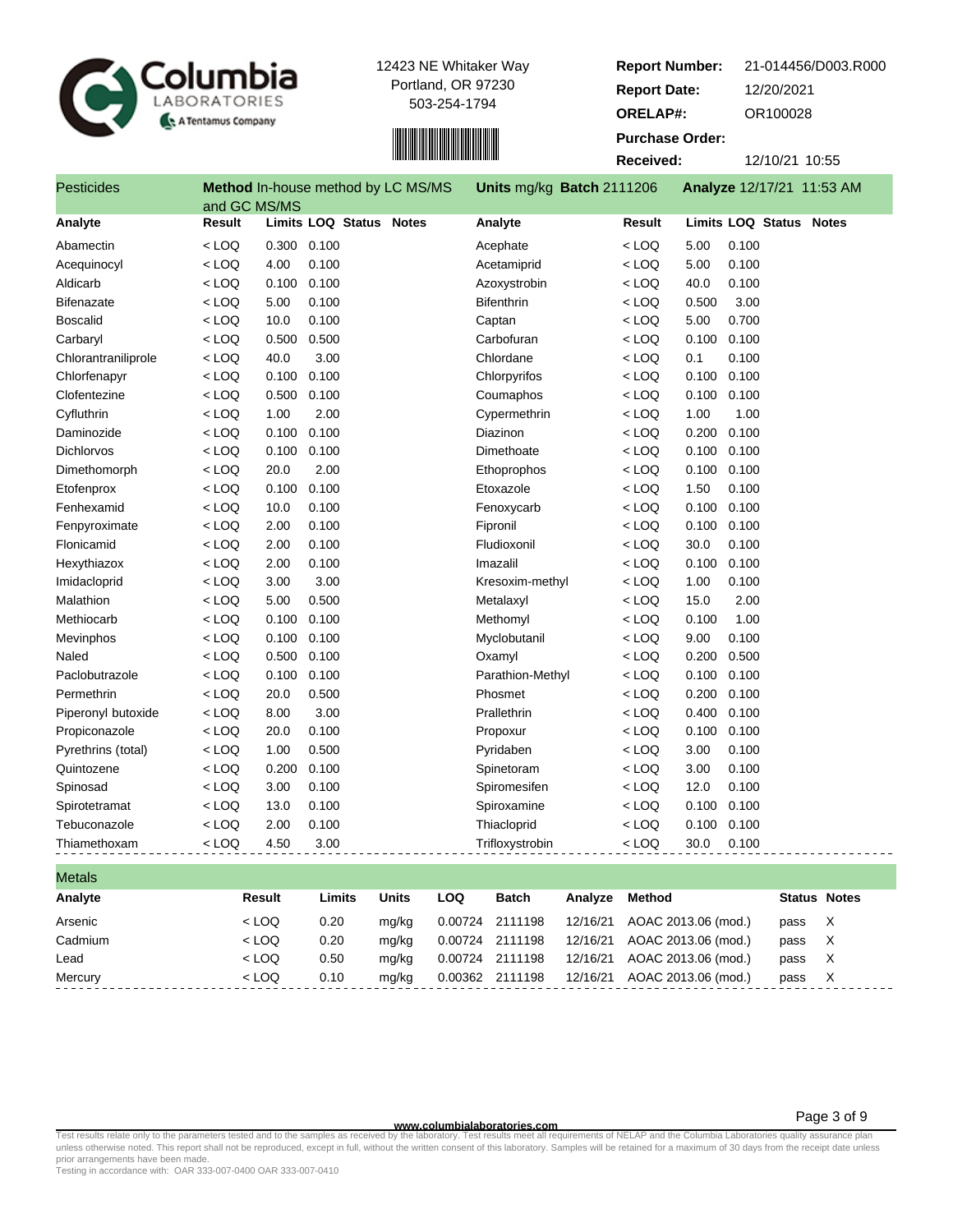



**Report Number: Report Date: ORELAP#:** 12/20/2021 OR100028 **Received:** 12/10/21 10:55 **Purchase Order:** 21-014456/D003.R000

These test results are representative of the individual sample selected and submitted by the client.

## **Abbreviations**

 **Limits:** Action Levels per OAR-333-007-0400, OAR-333-007-0210, OAR-333-007-0220, CCR title 16-division 42. BCC-section 5723

**Limit(s) of Quantitation (LOQ):** The minimum levels, concentrations, or quantities of a target variable (e.g., target analyte) that can be reported with a specified degree of confidence.

† = Analyte not NELAP accredited.

## **Units of Measure**

 µg/g = Microgram per gram mg/kg = Milligram per kilogram = parts per million (ppm) % wt =  $\mu$ g/g divided by 10,000

**Glossary of Qualifiers** X: Not ORELAP accredited.

Approved Signatory

Derrick Tanner General Manager

**www.columbialaboratories.com**

Page 4 of 9

Test results relate only to the parameters tested and to the samples as received by the laboratory. Test results meet all requirements of NELAP and the Columbia Laboratories quality assurance plan<br>unless otherwise noted. T prior arrangements have been made.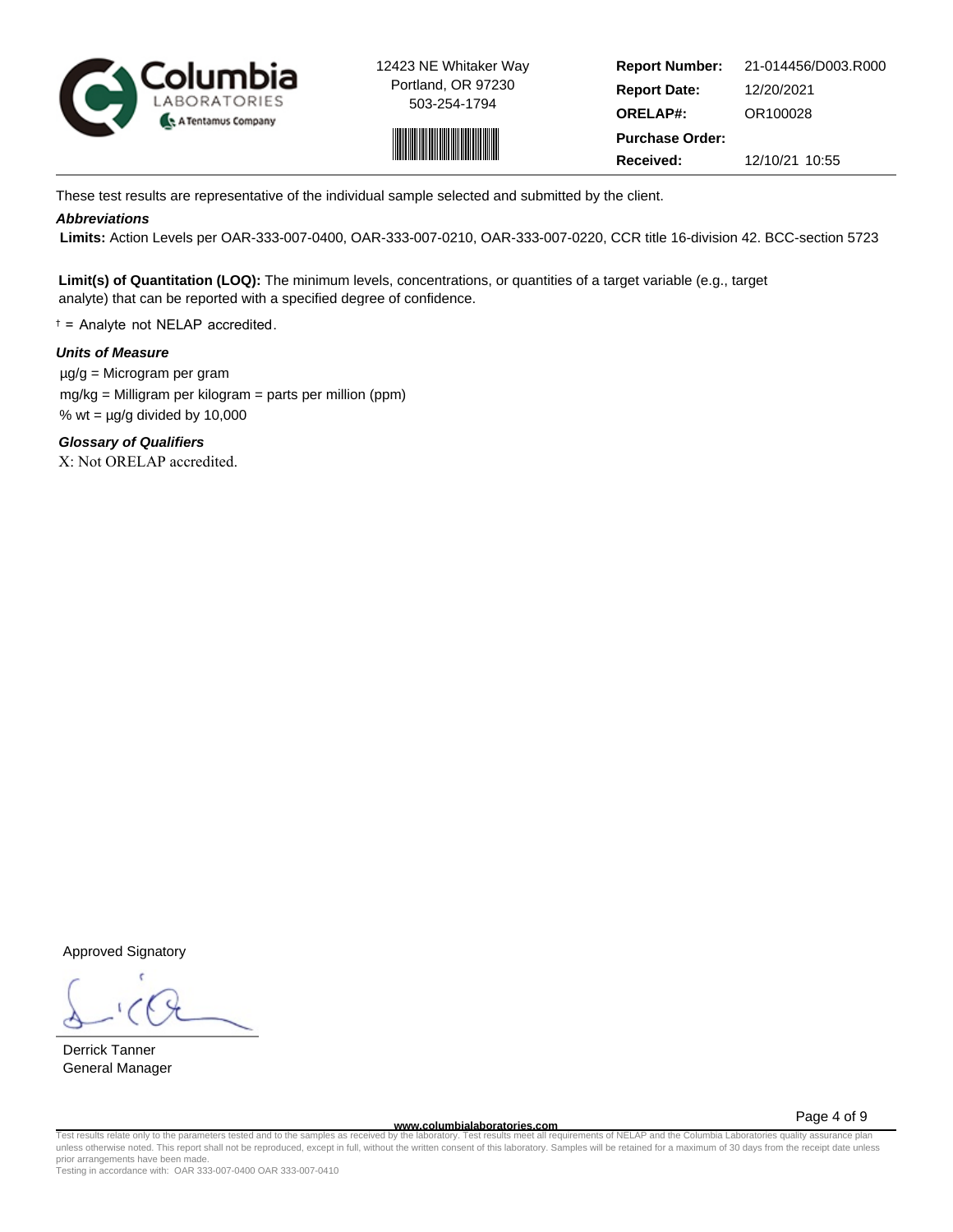

$$
\mathcal{L}^{\text{max}}_{\text{max}}
$$

**Report Number: Report Date: ORELAP#:** 12/20/2021 OR100028 **Received:** 12/10/21 10:55 **Purchase Order:** 21-014456/D003.R000

Revision: Document ID: Legacy ID: Effective:

| <b>Laboratory Quality Control Results</b> |                |                          |                |              |        |                                  |                  |                  |          |            |              |
|-------------------------------------------|----------------|--------------------------|----------------|--------------|--------|----------------------------------|------------------|------------------|----------|------------|--------------|
| <b>Residual Solvents</b>                  |                |                          |                |              |        |                                  | <b>Batch ID:</b> | 2111159          |          |            |              |
| <b>Method Blank</b>                       |                |                          |                |              |        | <b>Laboratory Control Sample</b> |                  |                  |          |            |              |
| Analyte                                   | Result         |                          | LOO            | <b>Notes</b> | Result | Spike                            | Units            | % Rec            |          | Limits     | <b>Notes</b> |
| Propane                                   | <b>ND</b>      | k                        | 200            |              | 1070   | 948                              | $\mu$ g/g        | 112.9            | 70       | 130        |              |
| sobutane                                  | <b>ND</b>      | $\overline{\phantom{a}}$ | 200            |              | 1200   | 1260                             | µg/g             | 95.2             | 70       | 130        |              |
| <b>Butane</b>                             | <b>ND</b>      | ż                        | 200            |              | 1190   | 1260                             | µg/g             | 94               | 70       | 130        |              |
| 2-Dimethylpropane                         | <b>ND</b>      | $\overline{\phantom{a}}$ | 200            |              | 2010   | 1600                             | ug/g             | 125.6            | 70       | 130        |              |
| Methanol                                  | <b>ND</b>      | ≺                        | 200            |              | 1700   | 1610                             | µg/g             | 105.6            | 70       | 130        |              |
| Ethylene Oxide                            | <b>ND</b>      | ć                        | 30             |              | 107    | 95.                              | µg/g             | 111.8            | 70       | 130        |              |
| 2-Methylbutane                            | <b>ND</b>      | ć                        | 200            |              | 1790   | 1630                             | $\mu$ g/g        | 109.8            | 70       | 130        |              |
| Pentane                                   | <b>ND</b>      |                          |                |              | 1810   |                                  |                  |                  |          |            |              |
|                                           | <b>ND</b>      | $\dot{\phantom{1}}$<br>ż | 200            |              | 1930   | 1610                             | µg/g             | 112.4<br>118.    | 70<br>70 | 130<br>130 |              |
| thanol<br>Ethyl Ether                     | <b>ND</b>      | $\overline{\phantom{a}}$ | 200<br>200     |              | 1730   | 1630<br>1610                     | µg/g             | 107.             | 70       | 130        |              |
|                                           |                |                          |                |              |        |                                  | µg/g             |                  |          |            |              |
| 2,2-Dimethylbutane                        | <b>ND</b>      | $\overline{\phantom{a}}$ | 30             |              | 195    | 165                              | µg/g             | 118.2            | 70       | 130        |              |
| Acetone                                   | ND <sub></sub> | ż                        | 200            |              | 1860   | 1610                             | µg/g             | 1151             | 70       | 130        |              |
| 2-Propanol                                | <b>ND</b>      | k                        | 200            |              | 1950   | 1610                             | $\mu$ g/g        | 121.1            | 70       | 130        |              |
| Ethyl Formate                             | <b>ND</b>      | $\overline{\phantom{a}}$ | 500            |              | 1450   | 1620                             | ug/g             | 89.              | 70       | 130        |              |
| Acetonitrile                              | ND             | ć                        | 100            |              | 622    | 49                               | µg/g             | 124.9            | 70       | 130        |              |
| Methyl Acetate                            | <b>ND</b>      | ≺                        | 500            |              | 1820   | 1810                             | µg/g             | 100.6            | 70       | 130        |              |
| 2,3-Dimethylbutane                        | ND             | $\,<$                    | 30             |              | 171    | 162                              | µg/g             | 105.6            | 70       | 130        |              |
| Dichloromethane                           | <b>ND</b>      | ż                        | 60             |              | 55     | 498                              | µg/g             | 111.             | 70       | 130        |              |
| 2-Methylpentane                           | <b>ND</b>      | k                        | 30             |              | 199    | 167                              | µg/g             | 119.2            | 70       | 130        |              |
| MTBE                                      | <b>ND</b>      | $\overline{\phantom{a}}$ | 500            |              | 1750   | 1610                             | ug/g             | 108.7            | 70       | 130        |              |
| -Methylpentane                            | <b>ND</b>      | ż                        | 30             |              | 211    | 17 <sub>2</sub>                  | µg/g             | 117.9            | 70       | 130        |              |
| Hexane                                    | ND.            | k                        | 30             |              | 171    | 164                              | µg/g             | 104.             | 70       | 130        |              |
| 1-Propanol                                | <b>ND</b>      | $\,<$                    | 500            |              | 1960   | 1620                             | ug/g             | 121.0            | 70       | 130        |              |
| Methylethylketone                         | ND             | ć                        | 500            |              | 1790   | 1770                             | µg/g             | 101.1            | 70       | 130        |              |
| Ethyl acetate                             | ND             | $\,<$                    | 200            |              | 1710   | 1620                             | $\mu$ g/g        | 105.6            | 70       | 130        |              |
| -Butanol                                  | <b>ND</b>      | $\hat{~}$                | 200            |              | 1740   | 1600                             | µg/g             | 108.8            | 70       | 130        |              |
| Tetrahydrofuran                           | <b>ND</b>      | k                        | 100            |              | 54     | 500                              | µg/g             | 109.             | 70       | 130        |              |
| Cyclohexane                               | <b>ND</b>      | ¢                        | 200            |              | 1690   | 1610                             | µg/g             | 105.0            | 70       | 130        |              |
|                                           | ND.            | $\epsilon$               | 500            |              | 1730   | 1610                             | µg/g             | 107 <sup>1</sup> | 70       | 130        |              |
| -methyl-1-propanol<br>Benzene             | <b>ND</b>      | ż                        | $\overline{1}$ |              | 6.6    | 5.62                             |                  | 117.             | 70       | 130        |              |
|                                           |                |                          |                |              |        |                                  | µg/g             |                  |          |            |              |
| Isopropyl Acetate                         | <b>ND</b>      | k                        | 200            |              | 1980   | 1610                             | µg/g             | 123.0            | 70       | 130        |              |
| Heptane                                   | <b>ND</b>      | $\hat{~}$                | 200            |              | 1830   | 161                              | µg/g             | 113.7            | 70       | 130        |              |
| -Butanol                                  | <b>ND</b>      | ć                        | 500            |              | 1820   | 162                              | µg/g             | 112.             | 70       | 130        |              |
| <b>Propyl Acetate</b>                     | ND             | $\dot{\phantom{1}}$      | 500            |              | 1910   | 1620                             | µg/g             | 117.9            | 70       | 130        |              |
| ,4-Dioxane                                | <b>ND</b>      | ż                        | 100            |              | 527    | 50                               | $\mu$ g/g        | 105.0            | 70       | 130        |              |
| -Ethoxyethanol                            | <b>ND</b>      | $\overline{\phantom{a}}$ | 30             |              | 176    | 164                              | µg/g             | 107.             | 70       | 130        |              |
| Methylisobutylketone                      | <b>ND</b>      | ¢                        | 500            |              | 1890   | 1620                             | µg/g             | 116.7            | 70       | 130        |              |
| 3-Methyl-1-butanol                        | ND.            | $\overline{a}$           | 500            |              | 1850   | 1620                             | µg/g             | 114.2            | 70       | 130        |              |
| Ethylene Glycol                           | <b>ND</b>      | $\overline{\phantom{a}}$ | 200            |              | 520    | 502                              | ug/g             | 103.6            | 70       | 130        |              |
| Toluene                                   | <b>ND</b>      | $\overline{\phantom{a}}$ | 200            |              | 434    | 488                              | µg/g             | 88.9             | 70       | 130        |              |
| sobutyl Acetate                           | <b>ND</b>      | ć                        | 500            |              | 1750   | 1700                             | µg/g             | 102.             | 70       | 130        |              |
| 1-Pentanol                                | <b>ND</b>      | k                        | 500            |              | 1700   | 1630                             | $\mu$ g/g        | 104.3            | 70       | 130        |              |
| <b>Butyl Acetate</b>                      | <b>ND</b>      | $\dot{\phantom{1}}$      | 500            |              | 1840   | 1660                             | $\mu$ g/g        | 110.8            | 70       | 130        |              |
| Ethylbenzene                              | <b>ND</b>      | ż                        | 200            |              | 832    | 96                               | $\mu$ g/g        | 86.              | 70       | 130        |              |
| m,p-Xylene                                | <b>ND</b>      | $\overline{\phantom{a}}$ | 200            |              | 863    | 990                              | µg/g             | 87.2             | 70       | 130        |              |
| b-Xylene                                  | <b>ND</b>      | $\overline{\phantom{a}}$ | 200            |              | 819    | 971                              | µg/g             | 84.3             | 70       | 130        |              |
| Cumene                                    | <b>ND</b>      | ż                        | 30             |              | 147    | 17                               | µg/g             | 82.3             | 70       | 130        |              |
| Anisole                                   | <b>ND</b>      | $\overline{\phantom{a}}$ | 500            |              | 1490   | 1650                             | µg/g             | 90.3             | 70       | 130        |              |
| DMSO                                      | <b>ND</b>      | ć                        | 500            |              | 1630   | 1630                             | ug/g             | 100.0            | 70       | 130        |              |
| ,2-dimethoxyethane                        | <b>ND</b>      | k                        | 50             |              | 192    | 18                               | µg/g             | 104.9            | 70       | 130        |              |
| Triethylamine                             | <b>ND</b>      | k                        | 500            |              | 1720   | 1620                             | $\mu$ g/g        | 106.2            | 70       | 130        |              |
| N,N-dimethylformamide                     | ND             | ć                        | 150            |              | 497    | 495                              | µg/g             | 100.4            | 70       | 130        |              |
|                                           | <b>ND</b>      | ż                        |                |              | 544    |                                  |                  | 108.             | 70       |            |              |
| N,N-dimethylacetamide                     |                |                          | 150            |              |        | 502                              | µg/g             |                  |          | 130        |              |
| Pyridine                                  | ND             | ≺                        | 50             |              | 166    | 186                              | $\mu$ g/g        | 89.2             | 70       | 130        |              |
| 1,2-Dichloroethane                        | <b>ND</b>      | $\overline{\phantom{a}}$ | $\mathbf 1$    |              | 1.02   |                                  | µg/g             | 102.0            | 70       | 130        |              |
| hloroform                                 | <b>ND</b>      | $\overline{\phantom{a}}$ | $\mathbf{1}$   |              | 0.926  |                                  | µg/g             | 92.1             | 70       | 130        |              |
| Trichloroethylene                         | ND.            | ż                        | $\mathbf{1}$   |              | 0.827  |                                  | µg/g             | 82               | 70       | 130        |              |
| Ethylene Oxide                            | <b>ND</b>      | k                        | $\mathbf 1$    |              | 1.09   |                                  | ug/g             | 109.0            | 70       | 130        |              |
| Dichloromethane                           | ND             | k                        | $\mathbf{1}$   |              | 0.892  |                                  | µg/g             | 89.2             | 70       | 130        |              |
| Benzene                                   | <b>ND</b>      | ∢                        | 1              |              | 0.827  | 1                                | $\mu$ g/g        | 82.7             | 70       | 130        |              |

Page 7 of 9

www.columbialaboratories.com<br>Test results relate only to the parameters tested and to the samples as received by the laboratories metall requirements of NELAP and the Columbia Laboratories quality assurance plan<br>unless oth prior arrangements have been made.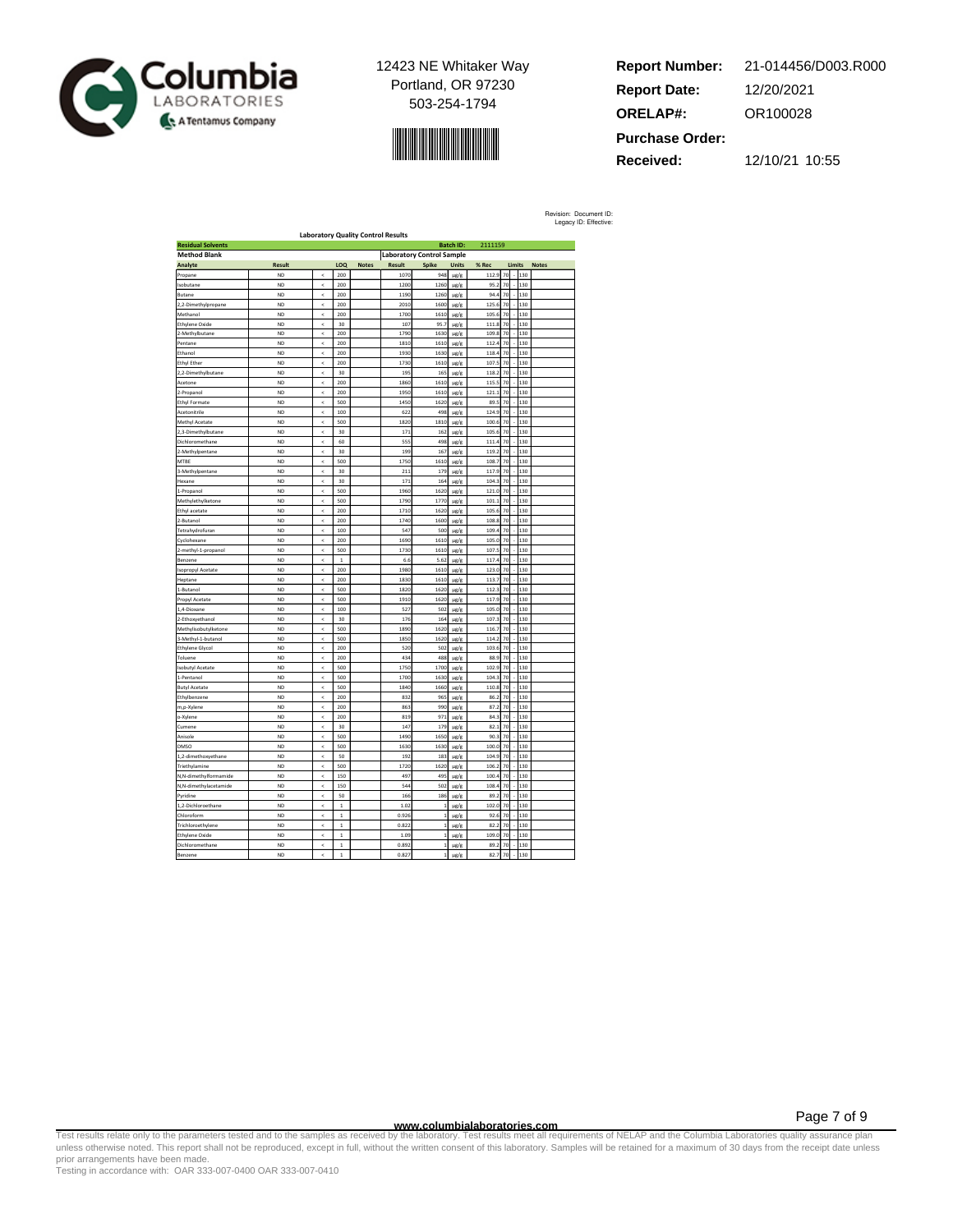

$$
\mathcal{L}^{\text{max}}_{\text{max}}
$$

**Report Number: Report Date: ORELAP#:** 12/20/2021 OR100028 **Received:** 12/10/21 10:55 **Purchase Order:** 21-014456/D003.R000

Revision: Document ID: Legacy ID: Effective:

| QC - Sample Duplicate<br>Analyte |                        | <b>Result Org. Result</b> |                | <b>LOQ Units</b>  | <b>RPD</b>     | Limits       | Sample ID: 21-014444-0003<br>Accept/Fail | <b>Notes</b> |  |
|----------------------------------|------------------------|---------------------------|----------------|-------------------|----------------|--------------|------------------------------------------|--------------|--|
|                                  | ND <sub></sub>         | <b>ND</b>                 | 200            |                   | 0 <sub>0</sub> | 20           |                                          |              |  |
| Propane                          | <b>ND</b>              | <b>ND</b>                 | 200            | ug/g              |                |              | Acceptable                               |              |  |
| sobutane<br>Butane               | <b>ND</b>              | ND                        | 200            | ug/g<br>$\mu$ g/g | 0.0<br>0.0     | < 20<br>< 20 | Acceptable<br>Acceptable                 |              |  |
| 2,2-Dimethylpropane              | <b>ND</b>              | <b>ND</b>                 | 200            | $\mu$ g/g         | 0.0            | < 20         | Acceptable                               |              |  |
| Methanol                         | <b>ND</b>              | <b>ND</b>                 | 200            | ue/e              | 0.0            | < 20         | Acceptable                               |              |  |
| Ethylene Oxide                   | <b>ND</b>              | ND                        | 30             | ug/g              | 0.0            | < 20         | Acceptable                               |              |  |
| 2-Methylbutane                   | <b>ND</b>              | <b>ND</b>                 | 200            | ug/g              | 0.0            | < 20         | Acceptable                               |              |  |
| Pentane                          | <b>ND</b>              | ND                        | 200            | µg/g              | 0.0            | < 20         | Acceptable                               |              |  |
| Ethanol                          | <b>ND</b>              | <b>ND</b>                 | 200            | $\mu$ g/g         | 0.0            | < 20         | Acceptable                               |              |  |
| Ethyl Ether                      | <b>ND</b>              | ND                        | 200            | ug/g              | 0.0            | < 20         | Acceptable                               |              |  |
| 2-Dimethylbutane                 | <b>ND</b>              | ND                        | 30             | ug/g              | 0.0            | < 20         | Acceptable                               |              |  |
| Acetone                          | <b>ND</b>              | ND                        | 200            | ug/g              | 0.0            | < 20         | Acceptable                               |              |  |
| 2-Propanol                       | <b>ND</b>              | ND                        | 200            | $\mu$ g/g         | 0.0            | < 20         | Acceptable                               |              |  |
| <b>Ethyl Formate</b>             | <b>ND</b>              | <b>ND</b>                 | 500            | ug/g              | 0.0            | < 20         | Acceptable                               |              |  |
| Acetonitrile                     | N <sub>D</sub>         | ND.                       | 100            | ug/g              | 0 <sub>0</sub> | 20           | Acceptable                               |              |  |
| Methyl Acetate                   | <b>ND</b>              | ND                        | 500            | ug/g              | 0.0            | < 20         | Acceptable                               |              |  |
| 2,3-Dimethylbutane               | <b>ND</b>              | ND                        | 30             | µg/g              | 0.0            | < 20         | Acceptable                               |              |  |
| Dichloromethane                  | <b>ND</b>              | <b>ND</b>                 | 60             | ug/g              | 0.0            | < 20         | Acceptable                               |              |  |
| 2-Methylpentane<br><b>MTRF</b>   | <b>ND</b><br><b>ND</b> | ND                        | 30<br>500      | ug/g              | 0.0<br>0.0     | < 20         | Acceptable                               |              |  |
| 3-Methylpentane                  | <b>ND</b>              | ND<br>ND                  | 30             | ug/g              | 0.0            | < 20<br>< 20 | Acceptable<br>Acceptable                 |              |  |
| Hexane                           | <b>ND</b>              | <b>ND</b>                 | 30             | µg/g<br>$\mu$ g/g | 0.0            | < 20         | Acceptable                               |              |  |
| -Propanol                        | <b>ND</b>              | ND                        | 500            | ug/g              | 0.0            | < 20         | Acceptable                               |              |  |
| Methylethylketone                | N <sub>D</sub>         | ND.                       | 500            | ug/g              | 0 <sub>0</sub> | 20           | Acceptable                               |              |  |
| thyl acetate                     | <b>ND</b>              | ND                        | 200            | ug/g              | 0.0            | < 20         | Acceptable                               |              |  |
| 2-Butanol                        | <b>ND</b>              | ND                        | 200            | µg/g              | 0.0            | < 20         | Acceptable                               |              |  |
| Tetrahydrofuran                  | <b>ND</b>              | <b>ND</b>                 | 100            | ug/g              | 0.0            | < 20         | Acceptable                               |              |  |
| Cyclohexane                      | <b>ND</b>              | ND                        | 200            | ug/g              | 0.0            | < 20         | Acceptable                               |              |  |
| methyl-1-propanol                | <b>ND</b>              | <b>ND</b>                 | 500            | ug/g              | 0.0            | < 20         | Acceptable                               |              |  |
| Benzene                          | <b>ND</b>              | ND                        | ĵ              | µg/g              | 0.0            | < 20         | Acceptable                               |              |  |
| sopropyl Acetate                 | <b>ND</b>              | <b>ND</b>                 | 200            | µg/g              | 0.0            | < 20         | Acceptable                               |              |  |
| Heptane                          | <b>ND</b>              | <b>ND</b>                 | 200            | ug/g              | 0.0            | < 20         | Acceptable                               |              |  |
| I-Butanol                        | <b>ND</b>              | <b>ND</b>                 | 500            | µg/g              | 0.0            | < 20         | Acceptable                               |              |  |
| Propyl Acetate                   | <b>ND</b>              | <b>ND</b>                 | 500            | µg/g              | 0.0            | < 20         | Acceptable                               |              |  |
| 1,4-Dioxane                      | <b>ND</b>              | <b>ND</b>                 | 100            | ug/g              | 0.0            | < 20         | Acceptable                               |              |  |
| 2-Ethoxyethanol                  | <b>ND</b>              | ND                        | 30             | µg/g              | 0.0            | < 20         | Acceptable                               |              |  |
| Methylisobutylketone             | <b>ND</b>              | <b>ND</b>                 | 500            | µg/g              | 0.0            | < 20         | Acceptable                               |              |  |
|                                  | N <sub>D</sub>         | <b>ND</b>                 | 500            |                   | 0.0            | < 20         |                                          |              |  |
| 3-Methyl-1-butanol               |                        |                           |                | µg/g              |                |              | Acceptable                               |              |  |
| Ethylene Glycol                  | <b>ND</b>              | ND                        | 200            | ug/g              | 0.0            | < 20         | Acceptable                               |              |  |
| Toluene                          | <b>ND</b>              | ND                        | 200            | µg/g              | 0.0            | < 20         | Acceptable                               |              |  |
| sobutyl Acetate                  | <b>ND</b>              | <b>ND</b>                 | 500            | ug/g              | 0.0            | < 20         | Acceptable                               |              |  |
| 1-Pentanol                       | <b>ND</b>              | ND                        | 500            | ug/g              | 0.0            | < 20         | Acceptable                               |              |  |
| <b>Butyl Acetate</b>             | <b>ND</b>              | <b>ND</b>                 | 500            | µg/g              | 0.0            | < 20         | Acceptable                               |              |  |
| Ethylbenzene                     | N <sub>D</sub>         | <b>ND</b>                 | 200            | ug/g              | 0.0            | < 20         | Acceptable                               |              |  |
| m,p-Xylene                       | <b>ND</b>              | ND                        | 200            | µg/g              | 0.0            | < 20         | Acceptable                               |              |  |
| -Xylene                          | <b>ND</b>              | ND                        | 200            | ug/g              | 0.0            | < 20         | Acceptable                               |              |  |
| Cumene                           | <b>ND</b>              | <b>ND</b>                 | 30             | ug/g              | 0.0            | < 20         | Acceptable                               |              |  |
| Anisole                          | <b>ND</b>              | ND                        | 500            |                   | 0.0            | < 20         | Acceptable                               |              |  |
|                                  |                        |                           |                | µg/g              |                |              |                                          |              |  |
| DMSO                             | <b>ND</b>              | <b>ND</b>                 | 500            | µg/g              | 0.0            | < 20         | Accentable                               |              |  |
| 1,2-dimethoxyethane              | <b>ND</b>              | <b>ND</b>                 | 50             | µg/g              | 0.0            | < 20         | Acceptable                               |              |  |
| Triethylamine                    | <b>ND</b>              | <b>ND</b>                 | 500            | µg/g              | 0.0            | < 20         | Acceptable                               |              |  |
| N,N-dimethylformamide            | <b>ND</b>              | ND                        | 150            | µg/g              | 0.0            | < 20         | Acceptable                               |              |  |
| N,N-dimethylacetamide            | <b>ND</b>              | ND                        | 150            | ug/g              | 0.0            | < 20         | Acceptable                               |              |  |
| Pyridine                         | <b>ND</b>              | <b>ND</b>                 | 50             | µg/g              | 0.0            | < 20         | Acceptable                               |              |  |
| 1.2-Dichloroethane               | <b>ND</b>              | <b>ND</b>                 | $\overline{1}$ | µg/g              | 0.0            | < 20         | Acceptable                               |              |  |
| Chloroform                       | N <sub>D</sub>         | <b>ND</b>                 | f              | µg/g              | 0.0            | 20           | Acceptable                               |              |  |
|                                  | <b>ND</b>              | <b>ND</b>                 |                |                   |                | < 20         |                                          |              |  |
| Trichloroethylene                |                        |                           | $\overline{1}$ | µg/g              | 0.0            |              | Acceptable                               |              |  |
| Ethylene Oxide                   | <b>ND</b>              | <b>ND</b>                 | Ï              | µg/g              | 0.0            | < 20         | Acceptable                               |              |  |
| Dichloromethane                  | <b>ND</b>              | ND                        | Ï              | ug/g              | 0.0            | < 20         | Acceptable                               |              |  |
| Benzene                          | <b>ND</b>              | <b>ND</b>                 | $\overline{1}$ | µg/g              | 0.0            | < 21         | Acceptable                               |              |  |

### *Abbreviations*

ND - None Detected at or above MRL RPD - Relative Percent Difference LOQ - Limit of Quantitation

### *Units of Measure:*

µg/g- Microgram per gram or ppm

Page 8 of 9

www.columbialaboratories.com<br>Test results relate only to the parameters tested and to the samples as received by the laboratories metall requirements of NELAP and the Columbia Laboratories quality assurance plan<br>unless oth prior arrangements have been made.